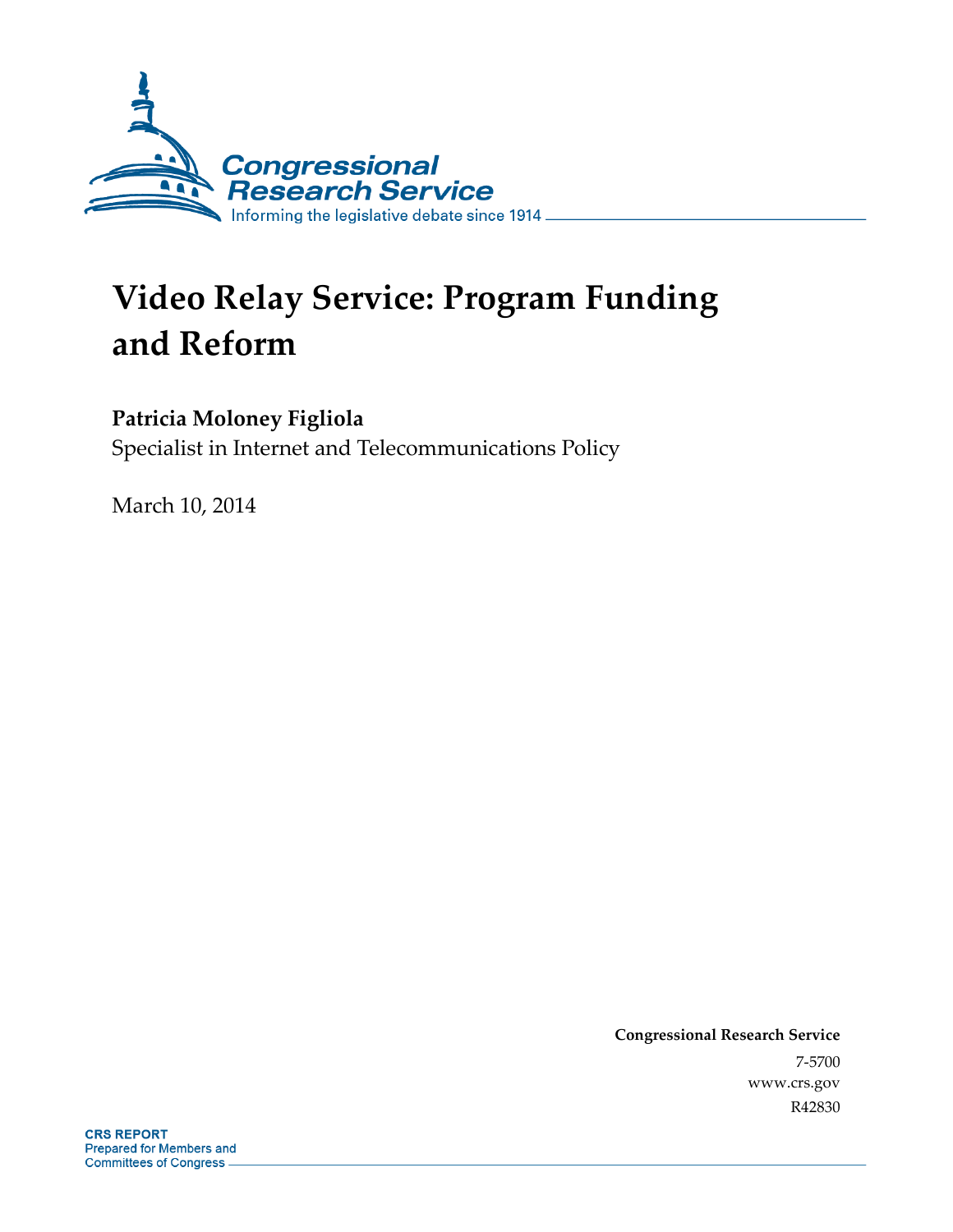## **Summary**

The Federal Communications Commission (FCC) regulates a number of disability-related telecommunications services, including video relay service (VRS). VRS allows persons with hearing disabilities, using American Sign Language (ASL), to communicate with voice telephone users through video equipment, rather than through typed text. VRS has quickly become a very popular service, as it offers several features not available with the text-based telecommunications relay service (TRS).

In June 2010, the FCC began a comprehensive review of the rates, structure, and practices of the VRS program. The goal of the review is to reform the VRS program, which had long been burdened by waste, fraud, and abuse, and by compensation rates that had become inflated above actual cost. The FCC issued its updated VRS Program rules in June 2013. The new rules initiate fundamental restructuring of the program to support innovation and competition, drive down ratepayer and provider costs, eliminate incentives for waste, and further protect consumers, including—

- ensuring that VRS users can easily select their provider of choice by promoting the development of voluntary, consensus interoperability and portability standards;
- enabling consumers to use off-the-shelf tablets and smart phones for any provider's VRS services by developing and deploying a VRS application to work with these devices, based on the consensus standards;
- creating a centralized TRS User Registration Database to combat fraud, waste, and abuse by ensuring VRS user eligibility;
- encouraging competition and innovation in VRS call handling services—such as ASL interpretation—by contracting with a neutral third party to build, operate, and maintain a platform for communications services; and
- spurring research and development on VRS services by entering into a Memorandum of Understanding with the National Science Foundation.

In addition, the new rules transition VRS compensation rates toward actual costs over the next four years, initiating a step-by-step transition from existing tiered TRS Fund compensation rates toward a unitary, market-based compensation rate. No additional action has been taken in this proceeding.

Congressional interest in the VRS Program is two-fold: eliminating fraud and abuse in the program and maintaining the usefulness of the program for users. Controversy has arisen over the latest proposals for change to the program being considered by the FCC. The FCC believes that rate structure changes are needed to reduce fraud and better manage the VRS program, but the deaf and hard-of-hearing community is concerned that funding cuts will result in fewer and lessqualified ASL interpreters. Additionally, the FCC has proposed changing the technologies used to operate and use the system, but the community is concerned that changes in technology will decrease the quality of the system as it is now and also potentially pose challenges to some users.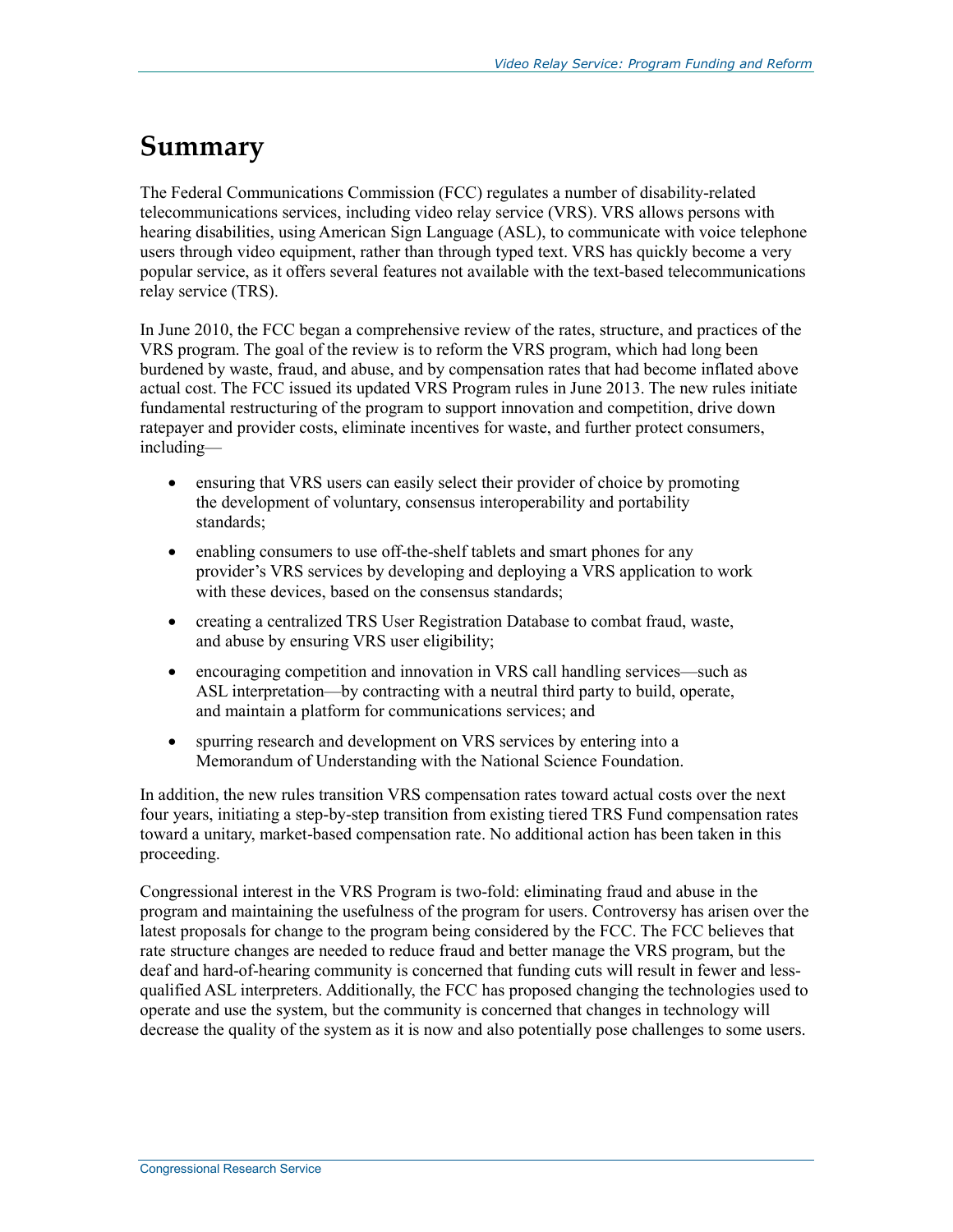# **Contents**

## Figures

## Appendixes

## Contacts

|--|--|--|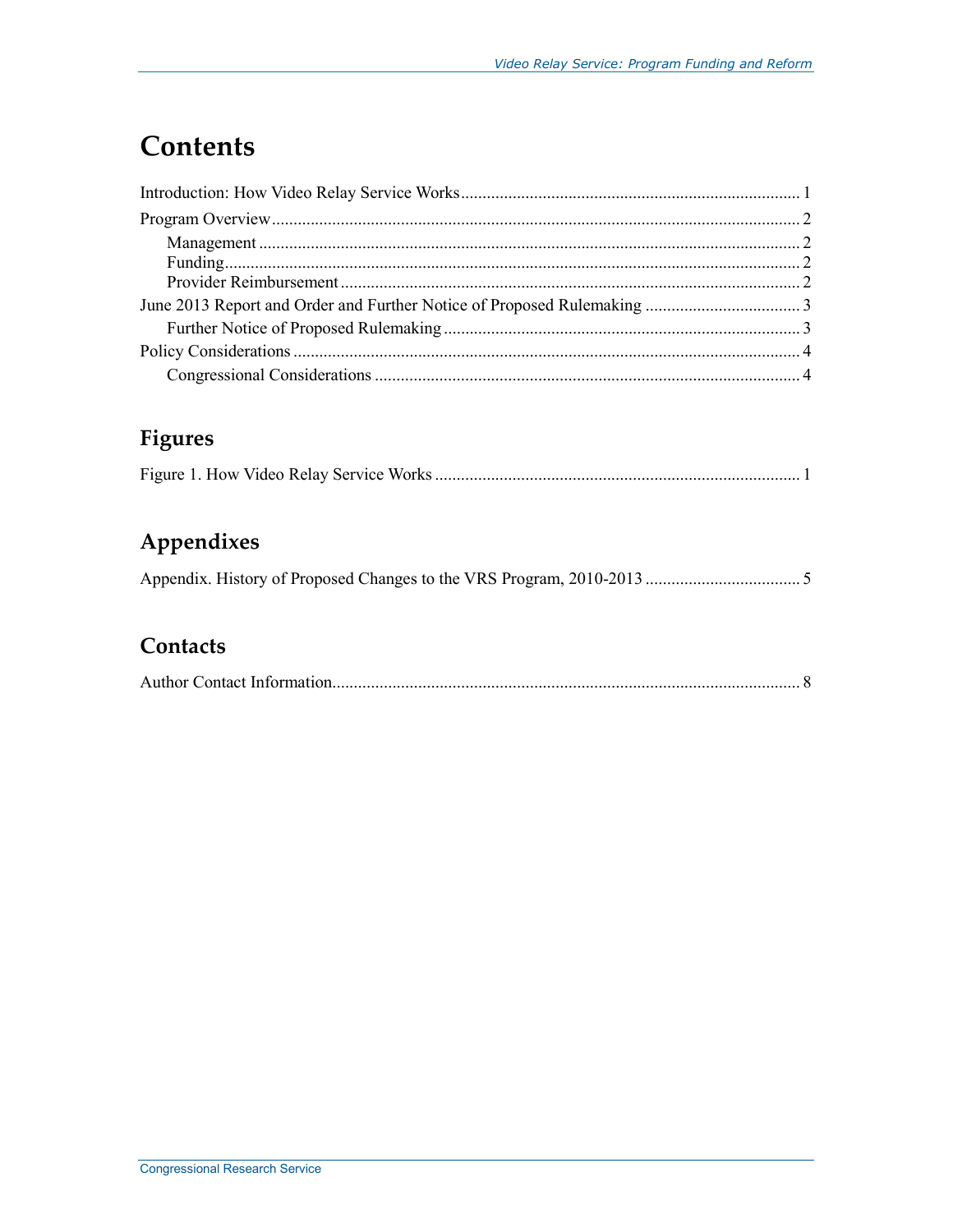## **Introduction: How Video Relay Service Works**

The Federal Communications Commission (FCC) regulates a number of disability-related telecommunications services, including video relay service (VRS). VRS is a form of Telecommunications Relay Service  $(TRS)$ .<sup>1</sup> The service allows persons with hearing disabilities, using American Sign Language (ASL), to communicate with voice telephone users through video equipment, rather than through typed text. Video equipment links the VRS user with a "communications assistant" (CA) so that the VRS user and the CA can see and communicate with each other in signed conversation (see **Figure 1**).



**Figure 1. How Video Relay Service Works** 

**Source:** Gallaudet University, "Accessible Emergency Notification and Communication: State of the Science Conference (Presentation)," http://goo.gl/CBmtM (Original URL shortened by Google URL Shortener).

VRS has quickly become a very popular service. It offers several features not available with the text-based TRS:

- People with hearing disabilities can communicate using ASL rather than typing what they want to say. This allows them to incorporate facial expressions and body language into their conversations, which cannot be done using text.
- A VRS call is more like a telephone conversation between two hearing persons. For example, the parties can interrupt each other. The parties cannot interrupt each other during a traditional TRS call because the parties have to take turns communicating with the CA.
- Conversation flows more naturally between the parties, so the conversation may take place more quickly than with TRS.

1

 $1$  TRS is not specifically addressed in this report. TRS is available to the speech impaired and deaf-blind (telebraille). VRS is only for the deaf and hard-of-hearing. Neither the blind nor the speech impaired would benefit from VRS since they would not be able to see the operator or speak to the operator, respectively. Information about the TRS Program is available at http://www.fcc.gov/guides/telecommunications-relay-service-trs. Information about telebraille is available at http://www.deafblind.com/telebrl.html.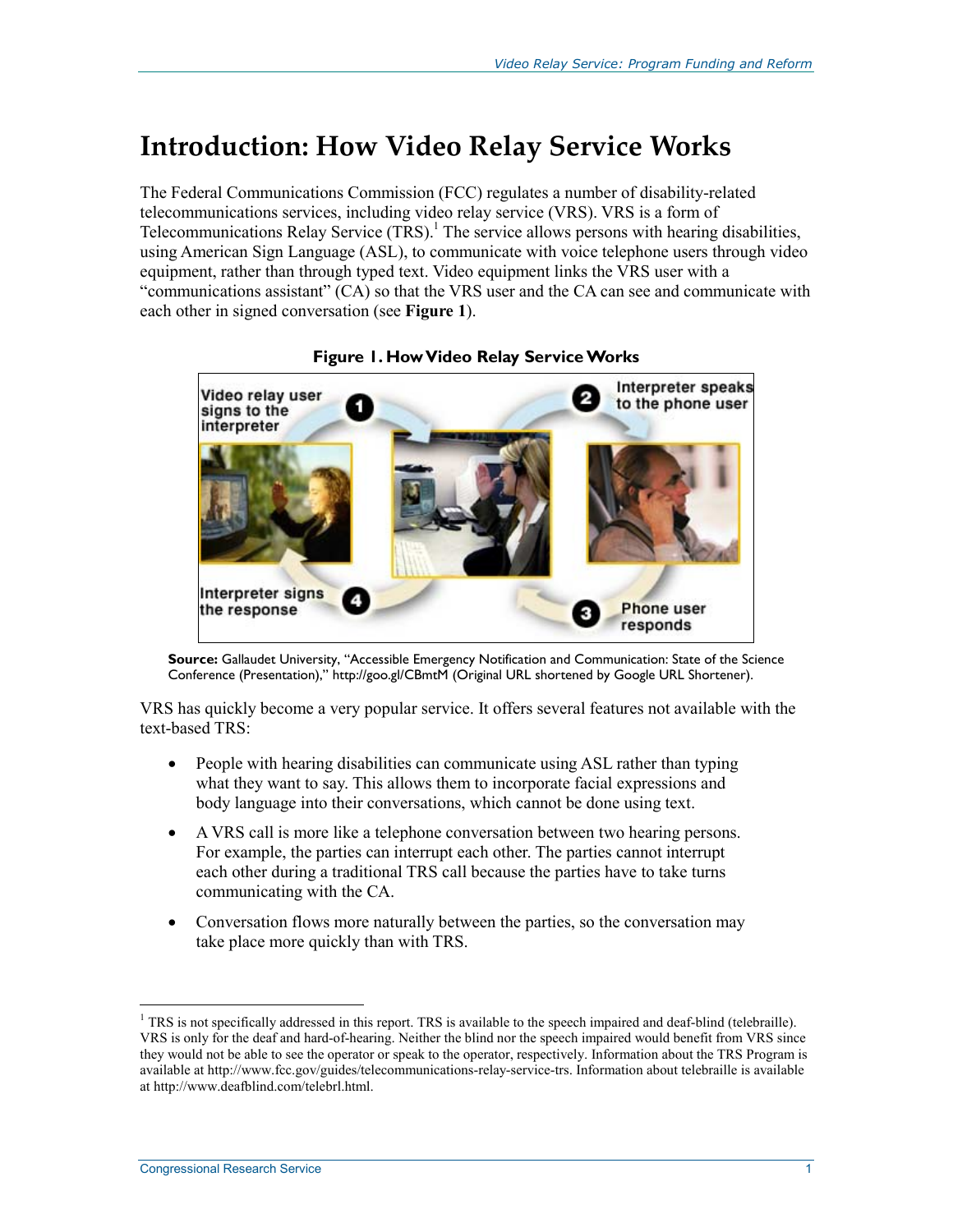• VRS calls may be made between ASL users and hearing persons speaking either English or Spanish.

# **Program Overview**

VRS is free to the caller and VRS providers are reimbursed for their costs from the TRS Fund.

### **Management**

Since July 1, 2011, the TRS Fund has been administered by Rolka Loube Saltzer Associates, LLC (RLSA). Prior to that date, the fund was administered by the National Exchange Carriers Association.

## **Funding**

The VRS Program is funded through the larger TRS Fund. The TRS Fund<sup>2</sup> is a revolving fund that is financed through contributions by all providers of interstate telecommunications services.<sup>3</sup> Contributions are based on a "contribution factor" that is set on an annual basis by the FCC. Although the FCC generally sets a new rate each year, it maintained the 2011 contribution factor while it conducts a comprehensive review of the program begun in 2010. The current carrier contribution factor is  $0.01058<sup>4</sup>$  of a service provider's interstate telecommunications revenues during the previous calendar year.

### **Provider Reimbursement**

The FCC generally sets the per-minute reimbursement rate each year. However, as with funding, the FCC stated that the 2011 reimbursement rate would remain in effect until the review was completed. The current rates for VRS range from \$5.0668 to \$6.2390.<sup>5</sup>

<sup>1</sup> <sup>2</sup> The TRS Fund is similar to another FCC Program, the Universal Service Fund (USF). For information on the USF, see CRS Report RL33979, *Universal Service Fund: Background and Options for Reform*, by Angele A. Gilroy.

 $3$  Contributions are made by all carriers who provide interstate services, including, but not limited to, cellular telephone and paging, mobile radio, operator services, personal communications service (PCS), access (including subscriber line charges), alternative access and special access, packet-switched, WATS, 800, 900, message telephone service (MTS), private line, telex, telegraph, video, satellite, intraLATA, international and resale services.

<sup>4</sup> Rolka Loube Saltzer Associates, Interstate Telecommunications Relay Service Fund Overview, http://www.r-l-sa.com/TRS/.

 $<sup>5</sup>$  There are three separate monthly compensation tiers for VRS. They are based on the number of minutes provided for</sup> the month. The specific rates are: \$6.2390 for Tier I, \$6.2335 for Tier II, and \$5.0668 for Tier III. Tier I includes the first 50,000 monthly VRS minutes; Tier II includes monthly minutes between 50,001 and 500,000; and Tier III includes monthly minutes above 500,000. See Structure and Practices of the Video Relay Service Program, CG Docket No. 10- 51, and Telecommunications Relay Services and Speech-to-Speech Services for Individuals with Hearing and Speech Disabilities (CG Docket No. 03-123), DA 12-996, 27 FCC Rcd 7150, June 26, 2012, http://hraunfoss.fcc.gov/ edocs\_public/attachmatch/DA-12-996A1.doc.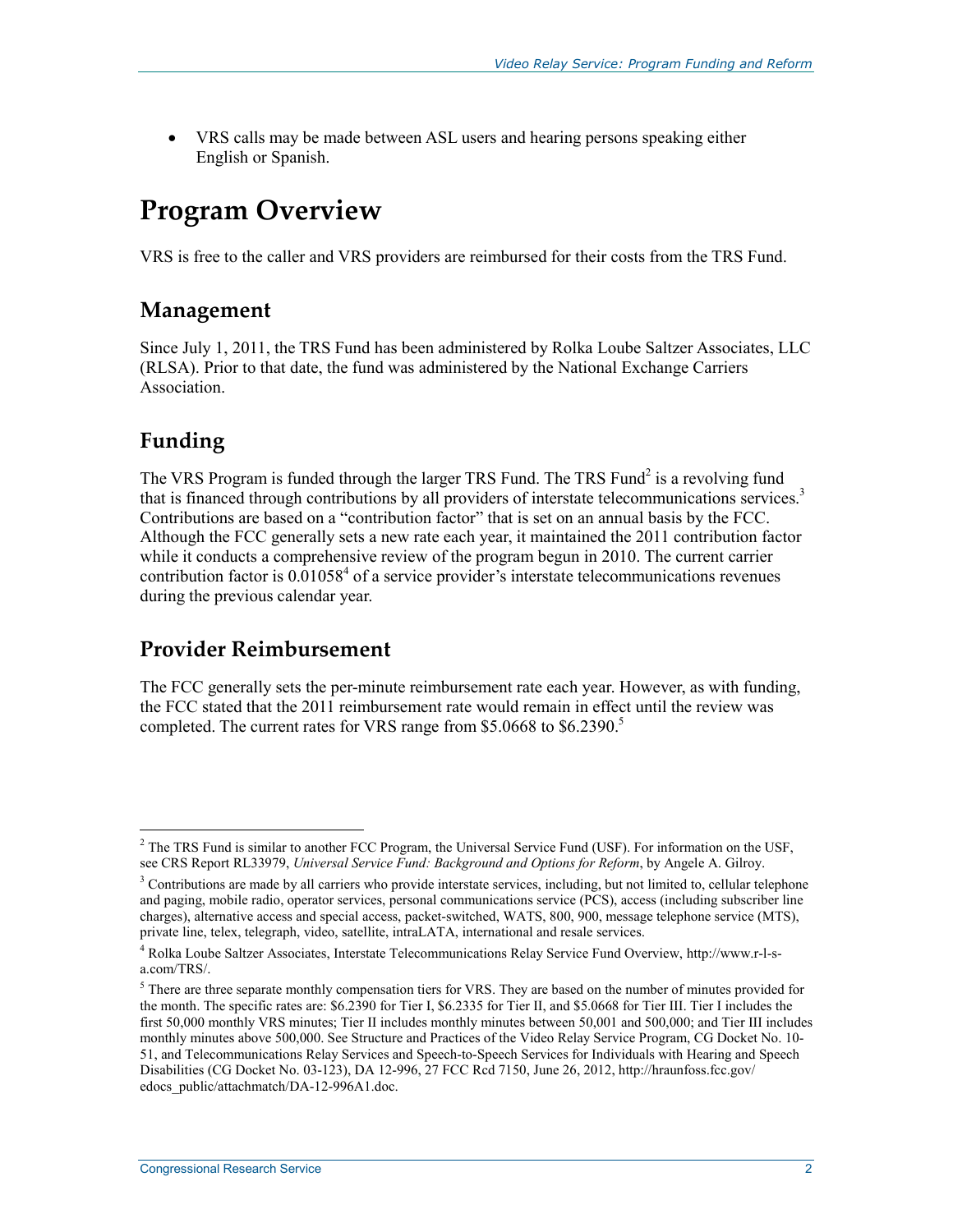# **June 2013 Report and Order and Further Notice of Proposed Rulemaking**

The FCC's new VRS rules initiate fundamental restructuring of the program to support innovation and competition, drive down ratepayer and provider costs, eliminate incentives for waste that have burdened the TRS Fund in the past, and further protect consumers. Measures to improve the structure and efficiencies of the VRS program while promoting consumer protection include—

- ensuring that VRS users can easily select their provider of choice by promoting the development of voluntary, consensus interoperability and portability standards;
- enabling consumers to use off-the-shelf tablets and smart phones for any provider's VRS services by developing and deploying a VRS application to work with these devices, based on the consensus standards;
- creating a centralized TRS User Registration Database to combat fraud, waste, and abuse by ensuring VRS user eligibility;
- encouraging competition and innovation in VRS call handling services—such as ASL interpretation—by contracting with a neutral third party to build, operate, and maintain a platform for communications services; and
- spurring research and development on VRS services by entering into a Memorandum of Understanding with the National Science Foundation.

In addition, the new rules transition VRS compensation rates toward actual costs over the next four years, initiating a step-by-step transition from existing tiered TRS Fund compensation rates toward a unitary, market-based compensation rate. In this manner, VRS rates will better approximate the actual, reasonable costs of providing VRS, and will considerably reduce the  $\cos$ ts of operating the program.<sup>6</sup>

## **Further Notice of Proposed Rulemaking**

In a Further Notice of Proposed Rulemaking, the FCC has proposed transitioning to a new ratemaking approach that makes use of competitively established pricing—contract prices set through a competitive bidding process—where feasible.<sup>7</sup> No additional action has been taken in this proceeding.

1

<sup>6</sup> Federal Communications Commission, VRS Overhaul to Improve Phone Service for Americans with Disabilities (CG Docket Nos. 10-51 and 03-123, FCC 13-82), June 7, 2013, paras. 1-216, http://hraunfoss.fcc.gov/edocs\_public/ attachmatch/FCC-13-82A1.pdf.

<sup>&</sup>lt;sup>7</sup> VRS Overhaul to Improve Phone Service for Americans with Disabilities, paras. 217-282.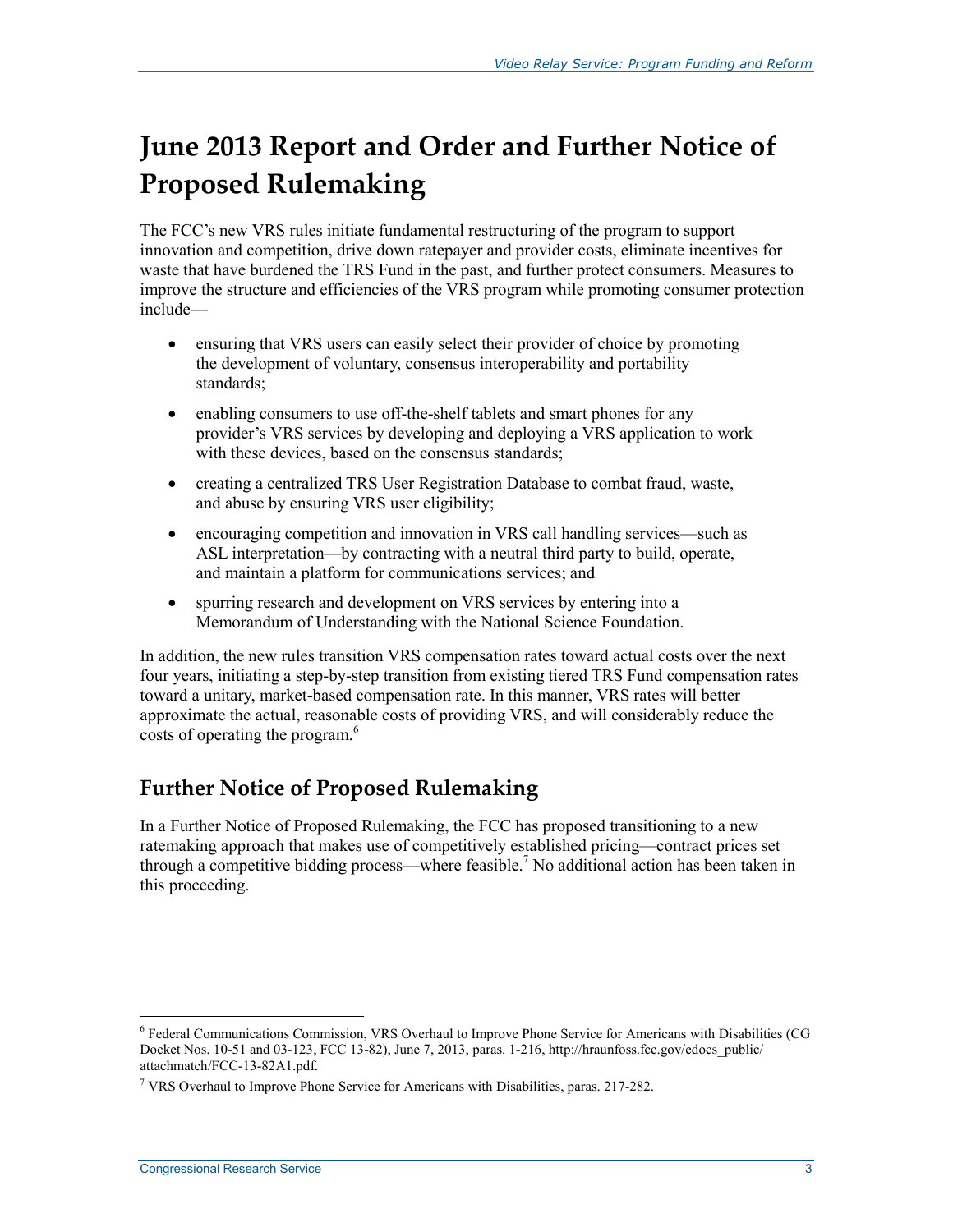# **Policy Considerations**

The FCC has implemented changes to the VRS Program to reduce fraud and abuse and to better manage the amount of money that is collected to fund the program, as well as take advantage of technological advancements.

The primary concern of the deaf and hard-of-hearing community appears to be that cuts to the fund may result in fewer and less-qualified ASL interpreters, which would decrease the functional equivalency of the service. Additionally, it is concerned that changes in technology—even "better" technology—will decrease competition among service providers, possibly decreasing innovation. Moreover, the community believes that changes in the technology could pose challenges to some users and make placing and receiving calls more difficult.

## **Congressional Considerations**

The deaf and hard-of-hearing community will likely continue to contact Congress whenever changes are proposed for the VRS Program. The community relies heavily on the program, so it is understandable that they might view any proposed changes with concern. However, the FCC also has a responsibility to make sure that the fund remains solvent and take advantage of advances in technology that it has determined will improve the system. Congress may wish to monitor the current proposed changes to the system to ensure that the FCC, while working to modernize TRS technology and minimize financial abuse, also gives full consideration to the concerns of the deaf and hard-of-hearing community.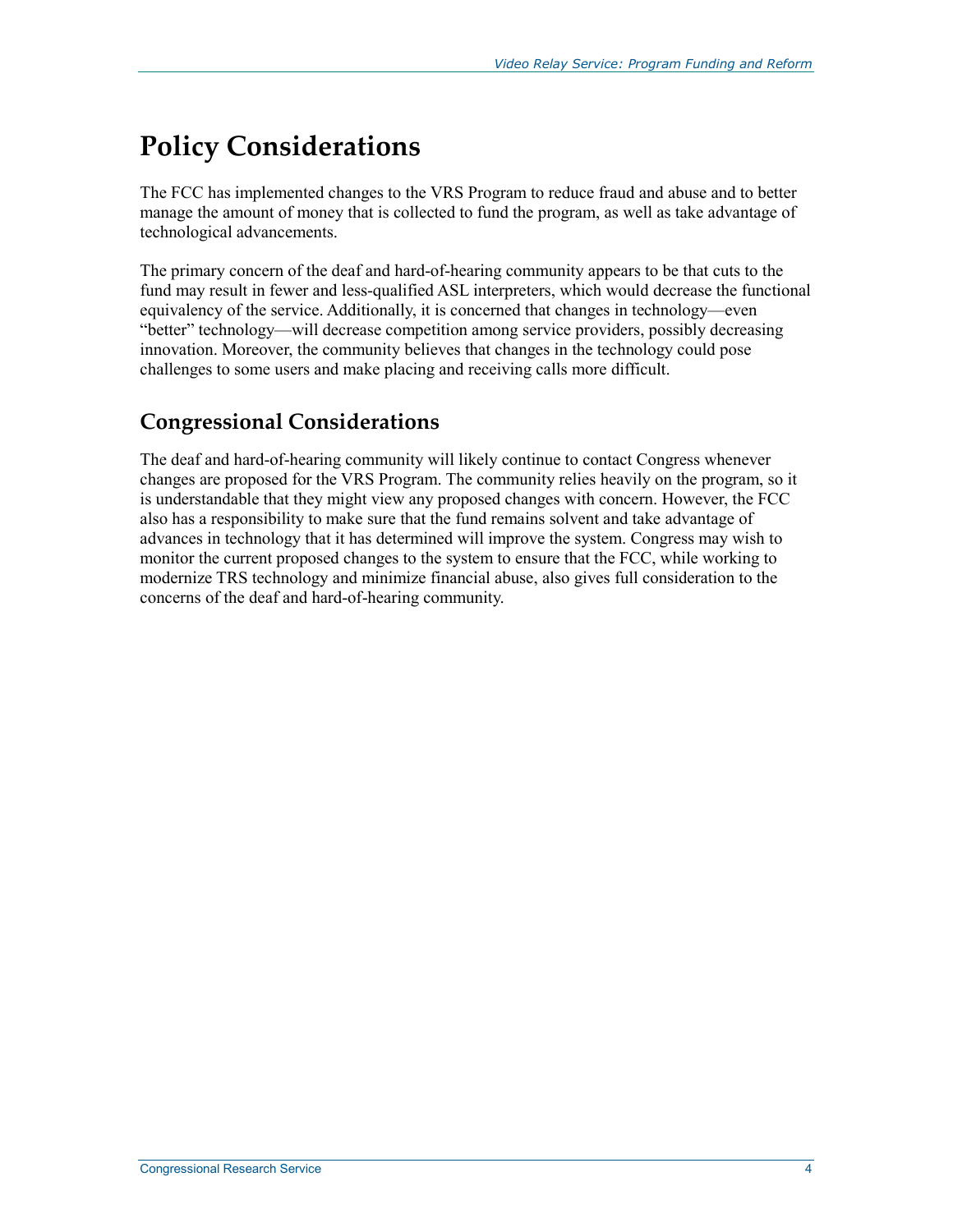# **Appendix. History of Proposed Changes to the VRS Program, 2010-2013**

In June 2010, the FCC began a comprehensive review of the rates, structure, and practices of the VRS program. The goal of the review has been to reform the VRS program, which for many years had been burdened by waste, fraud, and abuse, and by compensation rates that had become inflated above actual cost. $\frac{8}{3}$  Thus far, the commission has acted to improve the program by

- cutting the reimbursement rate for the bulk of VRS traffic by more than \$1.00 per minute, the first substantial VRS rate reduction in six years (June 2010);
- requiring providers to submit detailed call records to justify their requests for reimbursement (April 2011);
- instituting annual as well as unscheduled audits and banning providers from tying their employees' wages to the number of calls processed (April 2011);
- prohibiting revenue-sharing arrangements between fund-eligible service providers and unregulated companies (April 2011); and
- tightening the eligibility and certification requirements for VRS providers to ensure that only providers operating in compliance with the FCC's rules would be permitted to provide service to the public (July 2011).

The FCC estimates that its actions over the past two years have saved the program approximately \$300 million.<sup>9</sup>

## **October 2012 FCC Request for Additional Comment**

In October 2012, the FCC asked for input on how it might change the structure of the VRS program and update the VRS contribution factor and reimbursement rate.<sup>10</sup> Specifically, the FCC asked for input on three proposals by CSDVRS, a VRS service provider: (1) potential changes to VRS access technology, (2) enhancing iTRS database operations, and (3) two rate proposals.

### **Proposed Changes to VRS Access Technology**

In a July 2012 letter to the  $FCC$ ,<sup>11</sup> CSDVRS proposed that the FCC facilitate the migration of all VRS access technologies from the current hardware-based and VRS-proprietary system to a

<u>.</u>

<sup>8</sup> Structure and Practices of the Video Relay Service Program, CG Docket No. 10-51, and Telecommunications Relay Services and Speech-to-Speech Services for Individuals with Hearing and Speech Disabilities, CG Docket No. 03-123, DA 12-687, April 30, 2012, http://hraunfoss.fcc.gov/edocs\_public/attachmatch/DA-12-687A1.pdf.

<sup>&</sup>lt;sup>9</sup> Structure and Practices of the Video Relay Service Program, CG Docket No. 10-51, and Telecommunications Relay Services and Speech-to-Speech Services for Individuals with Hearing and Speech Disabilities, CG Docket No. 03-123, FCC 11-184, December 15, 2011, http://hraunfoss.fcc.gov/edocs\_public/attachmatch/FCC-11-184A1.pdf.

<sup>&</sup>lt;sup>10</sup> Additional Comment Sought on Structure and Practices of the Video Relay Service (VRS) Program and on Proposed VRS Compensation Rates, CG Docket No. 03-123 and CG Docket No. 10-5, DA 12-1644, October 15, 2012, http://hraunfoss.fcc.gov/edocs\_public/attachmatch/DA-12-1644A1.pdf.

<sup>&</sup>lt;sup>11</sup> Letter from Jeff Rosen, General Counsel, CSDVRS, LLC, to Marlene H. Dortch, Secretary, FCC, filed July 10, 2012; Letter from Jeff Rosen, General Counsel, CSDVRS, LLC, to Marlene H. Dortch, Secretary, FCC, filed August (continued...)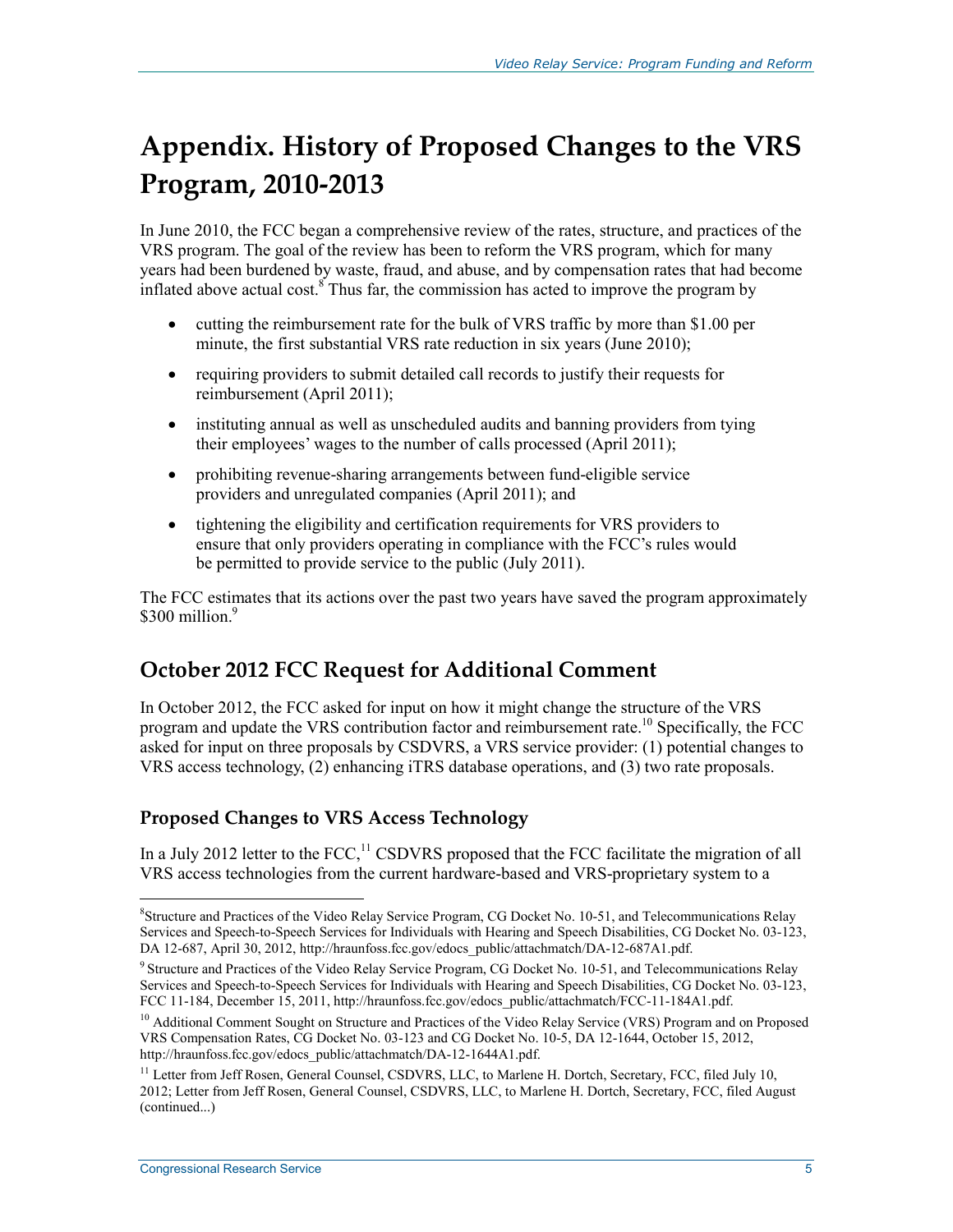software-based and off-the-shelf application that could be used on a variety of user-selected hardware. In its request for additional comment, the FCC posed a number of questions, including, for example:

- Should the commission mandate use of a single application or allow development of multiple, interoperable applications?
- Should providers be able to continue to offer their own internally developed applications? If so, under what conditions?
- What off-the-shelf hardware and operating system platforms should be supported? Should VRS users or providers be responsible for procuring the offthe-shelf equipment used with the new application?
- How should VRS users be involved in the development, selection, certification, and ongoing enhancement of the application?
- How would users obtain support for issues relating to the application or its use on their equipment (e.g., network firewall issues, troubleshooting problems)?

#### **Proposed Enhancements to the iTRS Database**

In a separate letter to the FCC submitted in May 2012,<sup>12</sup> CSDVRS proposed an industry structure in which all service providers would use an enhanced version of the TRS numbering directory to provide features such as user registration and validation, call routing, and usage accounting. This new structure would separate the video communication service component of VRS from the ASL relay CA service component by providing the functions of the video component from an enhanced database ("enhanced iTRS database"). In its request for additional comment, the FCC posed a number of questions, including, for example:

- What functions and services should the enhanced iTRS database provide?
- How would ASL relay CA service providers interface with the enhanced iTRS database?

### **Proposed Rate Changes**

In April 2012, the FCC stated that the current interim (2011) rates for VRS would remain in place pending the completion of its VRS program review.<sup>13</sup> The FCC has stated that it anticipates completing the proceeding prior to setting rates for the 2013-2014 fund year. It requested the fund

 $\overline{a}$ 

<sup>(...</sup>continued)

<sup>27, 2012.</sup> 

<sup>&</sup>lt;sup>12</sup> Letter from Jeff Rosen, General Counsel, CSDVRS, LLC, to Marlene H. Dortch, Secretary, FCC, filed May 9, 2012.

 $13$  In general, per Sections 64.604(c)(5)(iii)(E) and (H) of the commission's rules, the fund administrator is required to file the fund payment formulas and revenue requirements for VRS with the commission on May 1 of each year, to be effective that July 1. However, on April 30, 2012, the FCC waived that obligation, extending interim rates "to remain in effect until the commission completes its review of the compensation method and market structure for VRS." Telecommunications Relay Services and Speech-to-Speech Services for Individuals with Hearing and Speech Disabilities; Structure and Practices of the Video Relay Service Program, CG Docket Number 10-51 and CG Docket No. 03-123, Order, 27 FCC Rcd 7150, June 26, 2012, http://hraunfoss.fcc.gov/edocs\_public/attachmatch/DA-12- 996A1.doc.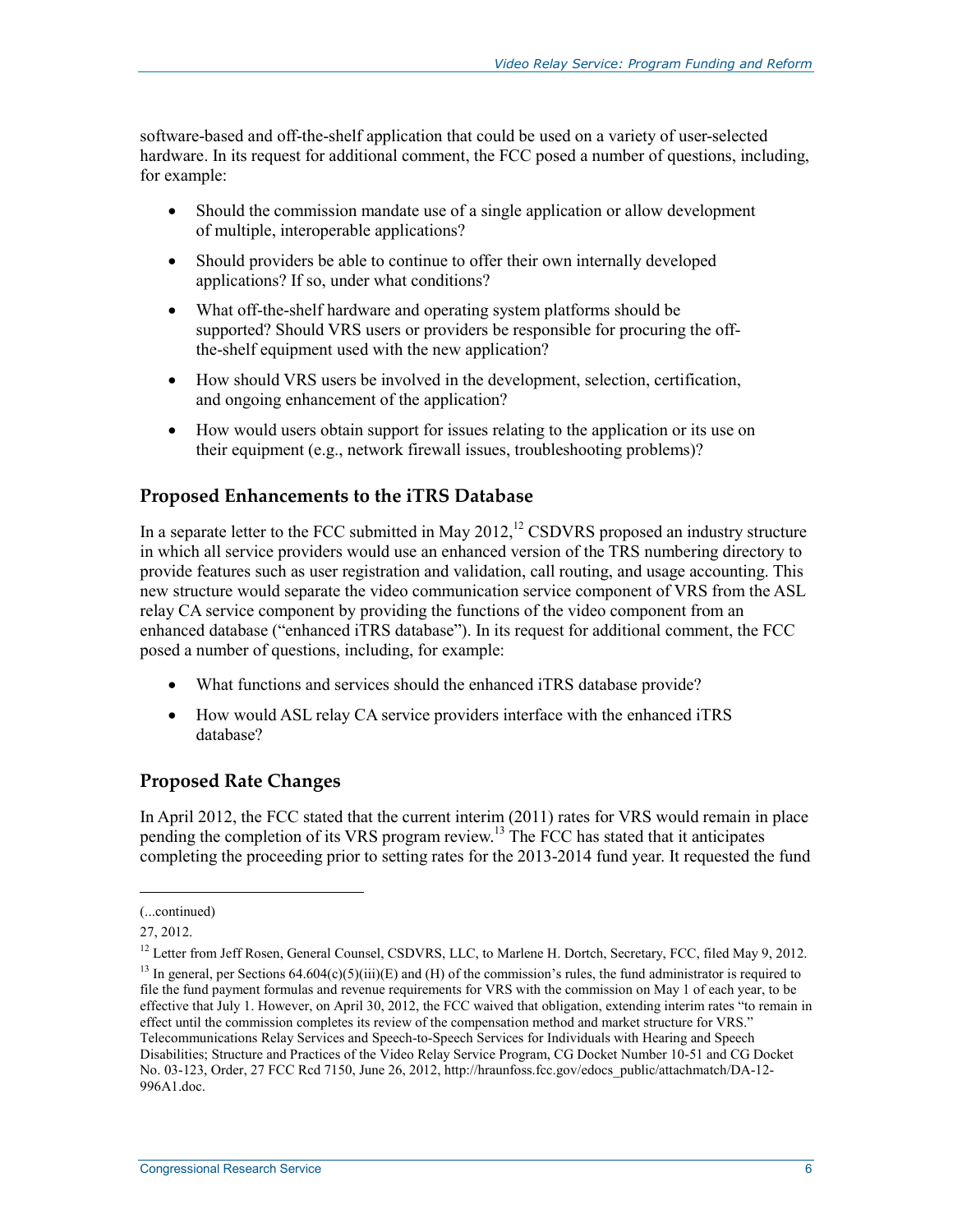administrator, RLSA, to submit proposed VRS rates for the remainder of the 2012-2013 fund year. In the October 2012 request, the FCC asked for comment on two proposed VRS compensation rates, as well as any suggestions for alternative rate methodologies.<sup>14</sup> It asked that parties in disagreement with the proposal offer specific and detailed alternatives.

## **Opposition to the October 2012 Proposed Reform Options**

The proposals for technical and rate changes to the VRS program, while designed to improve the service overall, are not popular with VRS users, who fear that any changes would be to the detriment of the service. Specifically, they argue that the proposed changes would damage the "functional equivalency" of the VRS program. Functional equivalency is a primary element of Title IV of the Americans with Disabilities Act.<sup>15</sup> Title IV requires

telephone transmission services [to] provide the ability for an individual who has a hearing impairment or speech impairment to engage in communication by wire or radio with a hearing individual in a manner that is **functionally equivalent** to the ability of an individual who does not have a hearing impairment or speech impairment to communicate using voice communication services by wire or radio.<sup>16</sup>

A number of organizations that represent the deaf and hard-of-hearing community have begun campaigns aimed at stopping any changes to the program, and one website has been created specifically for people to contact the FCC to oppose the changes.<sup>17</sup> In its comments filed on November 14, 2012, the National Association of the Deaf  $(NAD)^{18}$  summarized the concerns of the deaf and hard-of-hearing community.<sup>19</sup>

### **Proposed Changes to VRS Access Technology**

The NAD stated in its comments that it believes mandating the use of a single application is not good for deaf and hard-of-hearing consumers. The organization believes that competition among the currently many service providers encourages innovation. Without such competition, the NAD believes that VRS products will not keep pace with technological change. The NAD believes that the FCC should address interoperability problems through third-party testing and product certification. The NAD is also concerned that changes in the technology could pose challenges to some users, making the service less useful.

<sup>1</sup> <sup>14</sup> Additional Comment Sought on Structure and Practices of the Video Relay Service (VRS) Program and on Proposed VRS Compensation Rates, CG Docket No. 03-123 and CG Docket No. 10-5, DA 12-1644, October 15, 2012, http://hraunfoss.fcc.gov/edocs\_public/attachmatch/DA-12-1644A1.pdf.

<sup>15 47</sup> U.S.C. §225.

 $16$  47 U.S.C. §225(a)(1).

<sup>17</sup> http://SaveMyVRS.com.

<sup>&</sup>lt;sup>18</sup> The NAD was selected for discussion in this report because it is the largest organization representing the interests of the deaf and hard-of-hearing community.

<sup>&</sup>lt;sup>19</sup> National Association of the Deaf, NAD Responds to VRS Public Notice, November 14, 2012, http://www.nad.org/ blogs/andrew-phillips/nad-responds-fcc-vrs-public-notice.